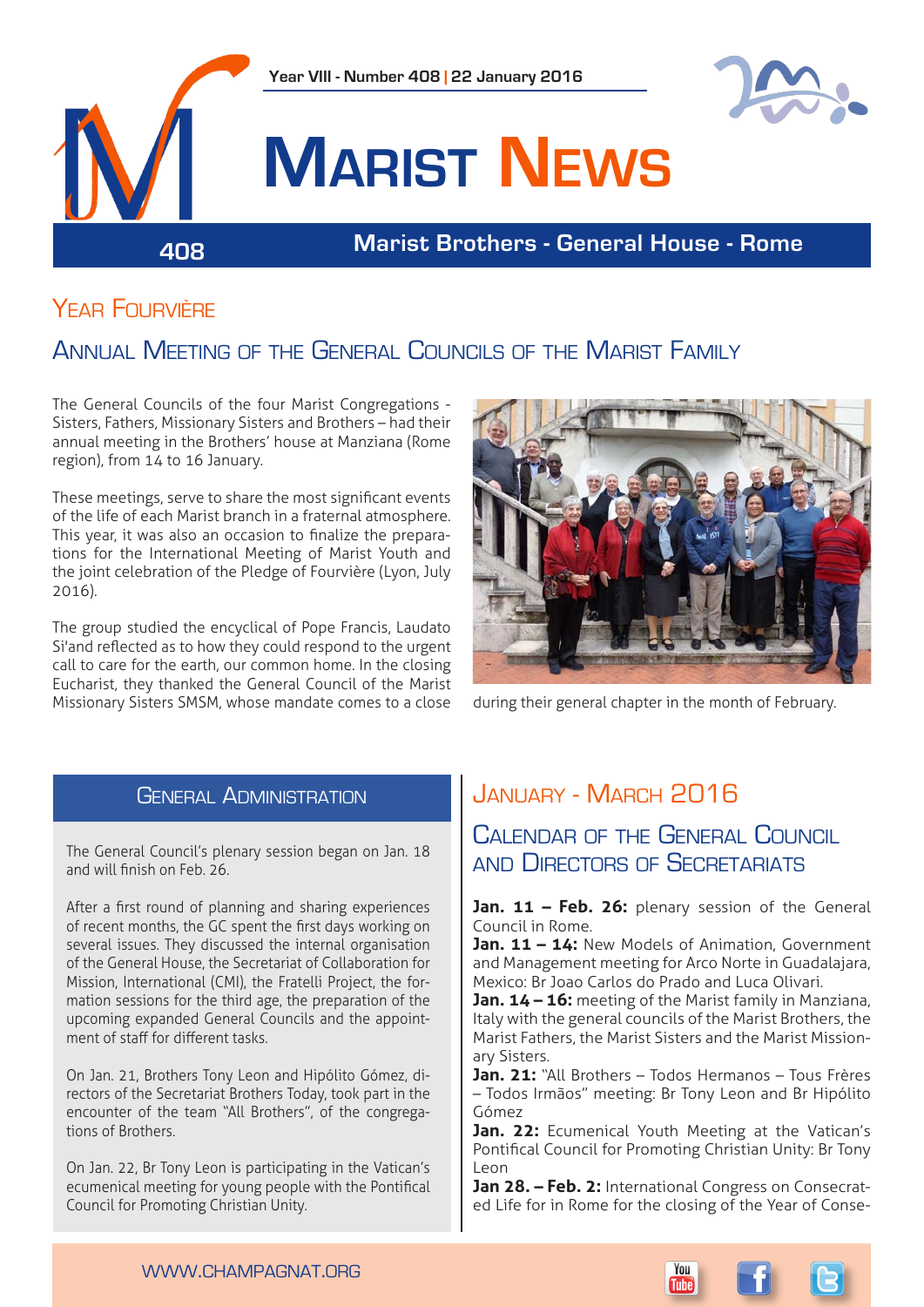crated Life: general administration and other Brothers. **Jan. 30 – Feb. 2:** visit to the novitiate of Florianopolis, Brazil: Br Miguel Angel Espinosa Barrera

**Feb. 3:** Encounter of Educators in L'Hermitage for the New Models project: Br Joao Carlos do Prado

**Feb. 3 - 6:** International Commission of Brothers Today meeting at the General House: Br Tony Leon and Br Hipólito Gómez

**Feb. 4 – 5:** New Models of Animation, Government and Management meeting at the General House: Luca Olivari and Brothers Chris Wills, Joao Carlos do Prado, Mario Meuti and Miguel Angel Espinosa Barrera.

**Feb. 8 – 12:** visit to the Fratelli Project in Sidon and Beirut, Lebanon: Brother Chris Wills, Collaboration for Mission, International Director

**Feb. 8 – 12:** encounter of the Conference of Superiors on the African Continent in Nairobi, Kenya: Vicar General Brother Joe Mc Kee and general councillor Brother Antonio Ramalho.

Feb. 8 - 13: meeting of the commission for the revision of the Constitutions in the General House: General Councillor Brother Josep Maria Soteras as coordinator.

**Feb. 9:** Encounter of the Youth and Vocational Ministry Team in Alcalá, Spain: Br Tony Leon and Br Hipólito Pérez.

**Feb. 9 – 10:** Meeting of the European Commission of Mission in Guardamar, Spain: Br Miguel Angel Espinosa Barrera.

**Feb. 15 – 17:** Extended project team of the New Models of Animation, Government and Management at the General House: Luca Olivari and Brothers Miguel Angel Espinosa Barrera, Mario Meuti, Chris Wills and Joao Carlos do Prado.

**Feb. 15 – 19:** First phase of the Africa workshop for the Provinces of PACE and Madagascar in Nairobi, Kenya: Br Libardo Garzón and Br Mario Meuti.

Feb. 15 - 22: encounter with the co-directors of the secretariat of the laity in the General house: Brother Javier Espinosa.

**Feb 18 – 19:** integration days of the general council and the directors of the secretariats at the General House.

**Feb. 18 – April 21:** Programme for community animators in Manziana, Italy, and El Escorial, Spain: Br Tony Leon and Br Hipólito Pérez.

**Feb. 22 – 23:** Ad Hoc meeting of the International Office of Catholic Education at the General House: Br Miguel Angel Espinosa Barrera and Br Joao Carlos do Prado.

**Feb. 24 – March 2:** Meeting with the Community Animators at El Escorial, Spain, and Manziana, Italy: Br Tony Leon and Br Hipólito Gómez

**Feb. 22 – 26:** Second phase of the Africa workshop for the Provinces of PACE and Madagascar. The PACE Province will hold it in Nairobi, Kenya, and the Madagascar Province will hold it in Madagascar: Br Libardo Garzón and Br Mario Meuti.

Feb. 22 - 26: Second encounter of the Preparatory Commission of the 22nd General Chapter: Brothers Joe McKee, Pau Fornells, Carlos Huidobro.

**Feb. 23 – 26:** Encounter with the accompaniment team

of the Hermitage community: Brother Javier Espinosa. **Feb. 28 – March 12:** visit to the Pacific District in sev-

eral cities across the District: Br Miguel Angel Espinosa Barrera and Br Joao Carlos do Prado.

**March 1 – 5:** Extended General Council meeting in Florianopolis, Brazil: Superior general and the General Council, Luca Olivari, the Provincials and Provincial Councils of the Region Brasil-Cono Sur.

**March 8 – 11:** Extended General Council meeting in Quito, Ecuador: Superior general and the General Council, Luca Olivari, the Provincials and Provincial Councils of the Region Arco Norte.

**March 13 – 16:** Visit to the Province of Australia: Brothers Miguel Angel Espinosa Barrera, Chris Wills, Joao Carlos do Prado and Josep Maria Soteras.

**March 15 – 20:** the International Commission of Mission in Sydney: Brothers Josep Maria Soteras, Chris Wills, Joao Carlos do Prado and Miguel Angel Espinosa Barrera.

**March 20 – 24:** Oceania council meeting in Sydney, Australia: Br Josep Maria Soteras, Br Joao do Prado and Br Miguel Angel Espinosa Barrera

**March 22 – 25:** visit to the East Asia Province in Singapore: Brothers Josep Maria Soteras, Gabriel Villa-Real and Joao Carlos do Prado travel.

**March 28 – April 1:** Provincial Chapter of West Central Europe in Freising, Germany: Br Emili Turú, Br Ernesto Sánchez and Br Joao Carlos do Prado.

**March 30 – April 4:** Encounter of the directors of the Americas in Lima, Peru: Br Miguel Angel Espinosa Barrera.

**March 31 – April 3:** Encounter of the European Commission of laity in Germany: Br Javier Espinosa.

### Marist Laity - Bulletin 11

This issue marks the beginning of the New Year. In 2016, we will keep walking towards the Bicentenary and the 22nd General Chapter. We all feel the challenge of implementing the intuitions that are emerging in relation to this "new beginning", which launches our third century of life as an Institute. The Secretariat team feels deeply connected to all the initiatives in this regard, such as the reflection on the new Constitutions, the new management models, and the preparation of the next General Chapter with the fruits we expect. In this regard, our Three-year Plan includes a full-team meeting of the five Regional Commissions in October this year at the Hermitage. This international space for dialogue aims at agreeing on the proposals and suggestions to the Chapter, which should somehow give shape to this new beginning for the Marist charism in the communion between brothers and laity.

Download PDF: <http://www.champagnat.org/000.php?p=341>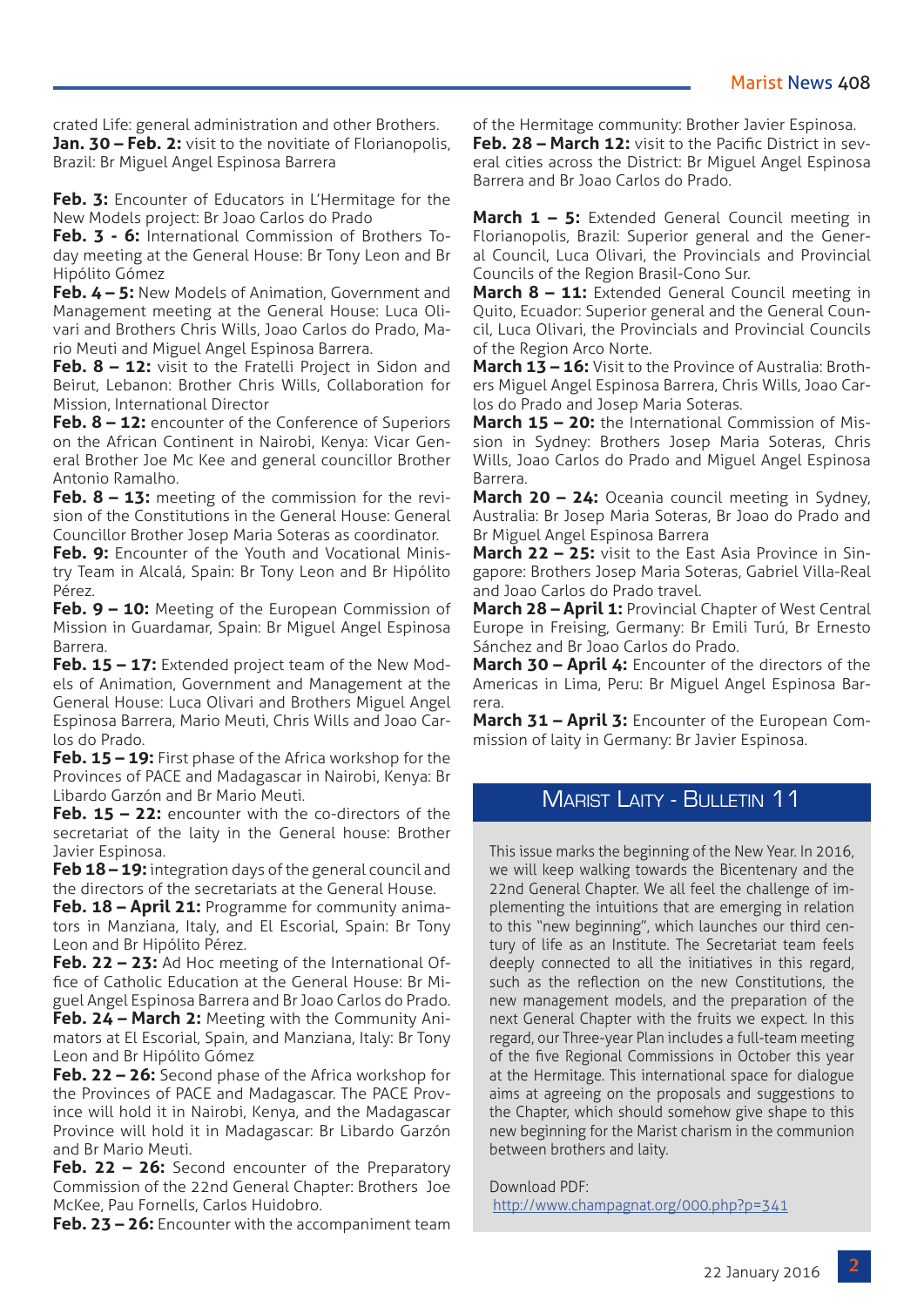### NEWS IN BRIEF

A meeting of the youth of the Cono Sur region is taking place in Cochabamba (Bolivia) from Jan. 20 – 24. Br Saturnino Alonso Ortega, Provincial of Santa María de los Andes, is among the participants. Br Isidro is animating the encounter. One of the days was enriched with the presence of many young people from Bolivia.

#### **Philippines**

The Marist family of the Philippines met in the General Santos City on Jan. 16 for the 200th anniversary of the Fourvière promise and to recall the essential Marist intuition during the Year of Mercy.

#### **Solidarity Mission**

During the month of January, the period of school vacation, around 500 students and alumni of the Brasil Centro-Sul province are helping residents of people living in communities of social vulnerability and exclusion. This is happening in four Brazilian cities: Curitiba, Paiçandu, Caçador and Sao Paulo.

#### **Fratelli Project**

The first activity supporting Iraqi refugee children and families has started in Lebanon, in collaboration with the Organisation INSAN and Sad El Baouchriye in Beirut.



#### **Marist Youth Ministry**

This week, from Wednesday to Thursday, the students of Christopher Columbus High School in Miami, U.S., to part in a youth retreat.

### **Marist Saints**

Br Basilio Rueda and Br François were recalled on Jan. 21. Information on the Marist saints is available at [http://www.champagnat.org/530.](http://www.champagnat.org/530.php?p=177) [php?p=177](http://www.champagnat.org/530.php?p=177)

# **Brother Pere Ferré reflects on the paths of the Province**

# **New Provincial of the Province L'Hermitage Cono Sur**

Brother Pere Ferré has been appointed as new Provincial of L'Hermitage for a three-year term and will take up office during the next Provincial Chapter on Aug. 2.

Superior General Brother Emili Turú made the announcement in a letter to the Brothers of the Province of L'Hermitage dated Dec. 22.

"I wish to thank Brother Maurice Berquet for his continued and generous service in this important service of leadership over the last six years," stated Br Emili, referring to the previous Provincial.

In reference to Br Pere, the Superior underscored that he thanks him in advance "for his openness and availability to serve the Institute acting as a Provincial."

The new Provincial affirmed that there is a "fascinating challenge of life, a gift of the Lord to accompany, like Mary, with confidence and hope."

In a statement released by Br Pere, he reflected on some of the paths of the Province and of the Institute that "are already present and we can further develop."

He pointed to the need for "the presence and the accompaniment of brothers, communities and laity in their vocation and in strengthening their spirituality."



Br Pere stressed the importance of the formation of Marist leaders to animate and coordinate the mission in the coming years and of searching for new ways of living out the communion between brothers and laity.

He reflected also on the implementation of new ways of animation, management and government in different areas of Marist life as well as the sense of belonging to a global, international body, with concrete commitments of fraternal solidarity.

The new provincial finally pointed to the need of an openness and sensitivity to situations of children and young people that require bold responses.

### **Br Pere Ferré's Biography**

Br Pere studied in two Marist schools growing up in Badalona and in Barcelona, Spain. After a few years as animator of pastoral groups, he entered the novitiate in Lerida where he made his first profession in 1988.

He completed his post novitiate in Alcalá de Henares and Barcelona, and began a community of insertion in Santa Coloma de Gramenet alongside two brothers where he combined social and parish collaboration with his work in the Marist school of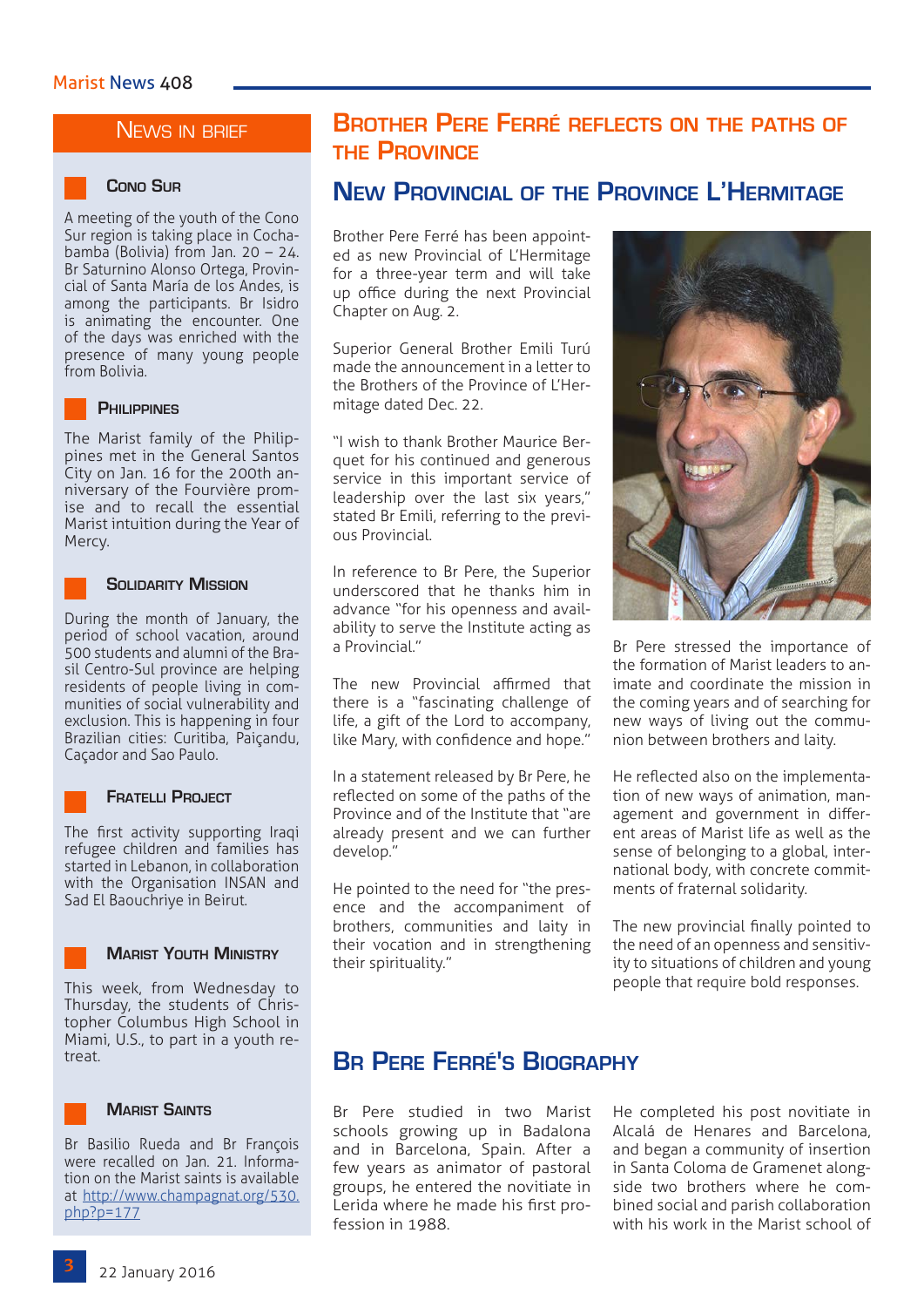# MARIST WORLD



Brasil Centro-Sul Caçador - Marist Mission



Philippines: 1st Marist Family Gathering - General Santos



Spain: Brothers of les Avellanes with the images of Our Lady of Fourvière



India: Trichy - Marist Nursery & Primary School



Hungary: Győri Marista Laikus Csoport



Marist Vocacional meeting Brasil Centro-Norte

#### Badalona.

After his final vows in 1994, he took a formation course for formators from 1996 – 1998 in Valpré, France, before working in vocational minis-

#### try and forming postulants.

From 2001 – 2009 he was master of novices in the interprovincial novitiate of Seville and later spent a year in the community and school of Lerida.

He studied pharmacy, religious science and psychology and is serving as provincial vicar from 2010 to Aug. 2016.

### Alternative education centre in Northland, New Zealand

The Champagnat Marist community of Kaikohe, in Northland, is involved in a number of activities to support young people in a marginalised rural area of New Zealand. The town is about 75Kms from where Bishop Pompallier and the first Brothers sent by Marcellin Champagnat arrived in 1838.

Three days a week the Brothers support the local alternative education centre. This caters for approximately 15 students who have been excluded from local secondary schools. The Brothers work with students in their on-line literacy and numeracy programmes through the Correspondence School.

The Brothers also assist in proving support for Correspondence School students from remote rural areas who are unable to access secondary schooling due to their isolation. The Correspondence School Tutors come to Kaikohe every fortnight. The Brothers have been able to extend the programme so that students are able to access this assistance weekly.

Once a Term, Enviro Skills offers an over-night camp for twenty-five students from remote areas to learn agricultural skills such as chain sawing, possum trapping, skinning and fur plucking, quad bike safety and maintenance, First Aid and fencing. These courses are registered with the National Qualifications Authority and provide an employment pathway for many students.

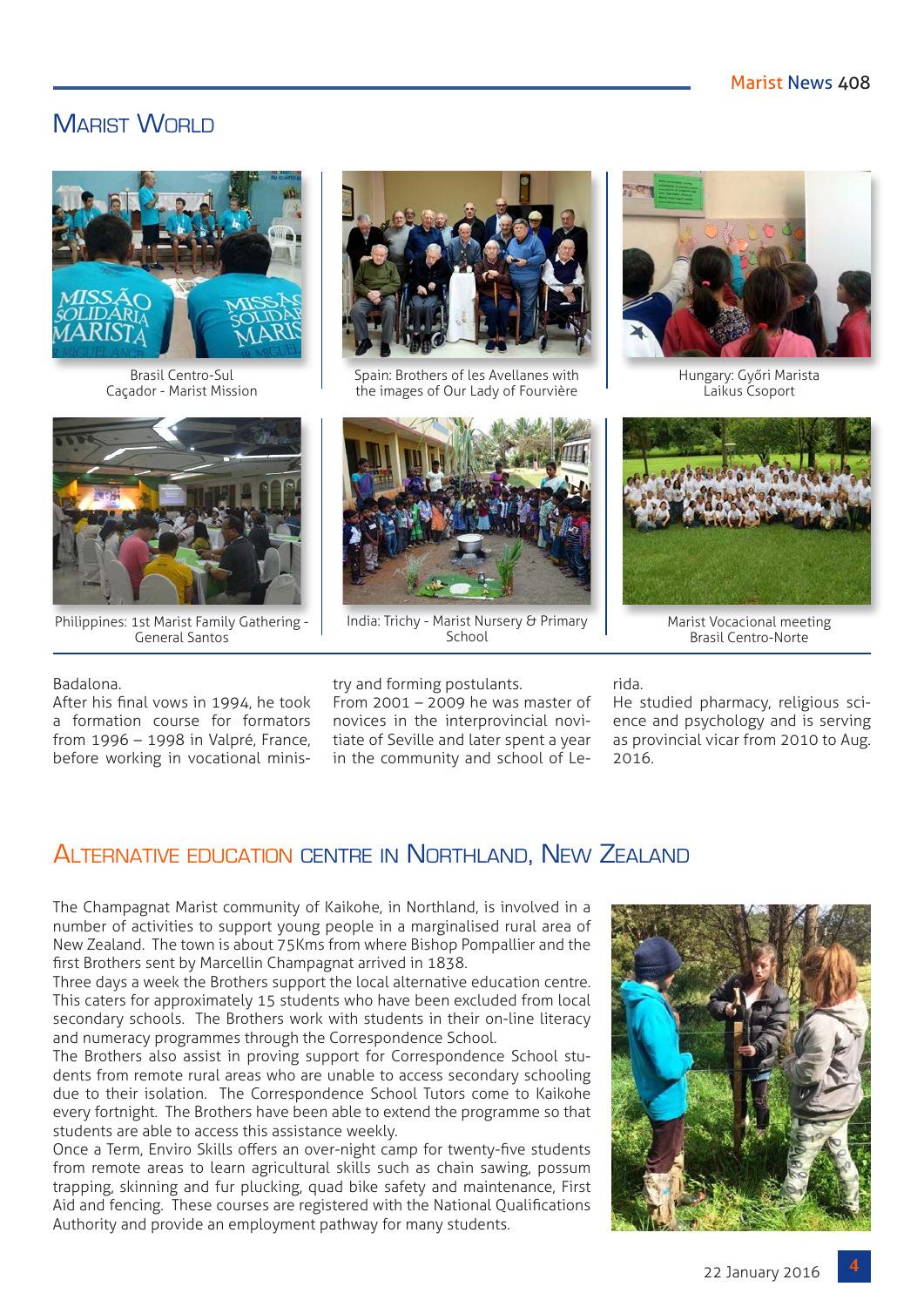### Marist News 408



Champagnat Movement of the Marist Family

Fraternity Nossa Senhora da Assunção Fortaleza, Brasil Centro-Norte

### **VIDEOS**

\* Programa Pueblo de Dios (RTVE): Insituto Tecnológico K'Itché de Guatemala: [http://](http://www.champagnat.org/401.php?a=6&id=2850) [www.champagnat.org/401.](http://www.champagnat.org/401.php?a=6&id=2850) [php?a=6&id=2850](http://www.champagnat.org/401.php?a=6&id=2850)

\* Forty-eight Brothers gathered in the Marist College of Brisbane, Australia, to address some of the challenges in the region of Oceania: [http://www.champagnat.](http://www.champagnat.org/401.php?a=6&id=2851 ) [org/401.php?a=6&id=2851](http://www.champagnat.org/401.php?a=6&id=2851 )

\* Video detailing the similarities and differences of the four branches of the Marist Family: [http://www.champagnat.](http://www.champagnat.org/400.php?a=6&n=3829) [org/400.php?a=6&n=3829](http://www.champagnat.org/400.php?a=6&n=3829)

In our site we are sharing some witnesses of Marist Fraternities which are projected in social centers, parishes, schools… with a strong dimension of solidarity that integrates it with their family and professional obligations. Today we present the Fraternity Fraternity Nossa Senhora da Assunção – Fortaleza (Province Brasil Centro-Norte) .

### **Solidarity Projection in the spirit of Saint Marcelin**

The Fraternity Our Lady of the Assumption was founded on December 8, 1988. At present it is formed by 13 members, 8 women and 5 men. Most of them have worked or maintained some type of identification with the ancient Marist School Cearense. Today not one of them works with the Marists. Nevertheless, we can see that they continue to be firm and much more committed. And therefore, this proves that they are imbued with the spirit of Saint Marcelin and that they remain faithful to his Charism.

From the beginning of this historical journey of 27 years of lived experience of the Christian and Marist dimensions, the members of the Fraternity have felt the need to commit themselves with concrete gestures of solidarity, at the level of the group as well as individually. The majority of them are committed in the Parishes and religious communities of the neighborhood where they reside. It is well to mention that their apostolate is permeated by the spirituality of the Champagnat Movement. Another fact that can be pointed out is that among the members of the Fraternity, there are six Extraordinary Ministers of Holy Communion. We can also mention other activities carried out by the Fraternity: care of the elderly; presence, support and distribution of food to communities in need; financial help to those in need; material help taking care of children with cancer; help and presence in pastoral ministry with destitute people on the street; decisive participation in the creation of new fraternities. At present, the concrete objective of the Fraternity is the support to two entities in need and every time they have the occasion to do it, they speak about the importance of being a Marist Brother.

# "

**The lay life originates, as does all Christian vocation, from the response to our encounter with God, who loves us infinitely. It is the fruit of our baptism which directs all of us to that unique Christian mission: to give witness of the Kingdom of God in this world** *(Gathered around the same table*, 5).

**"**